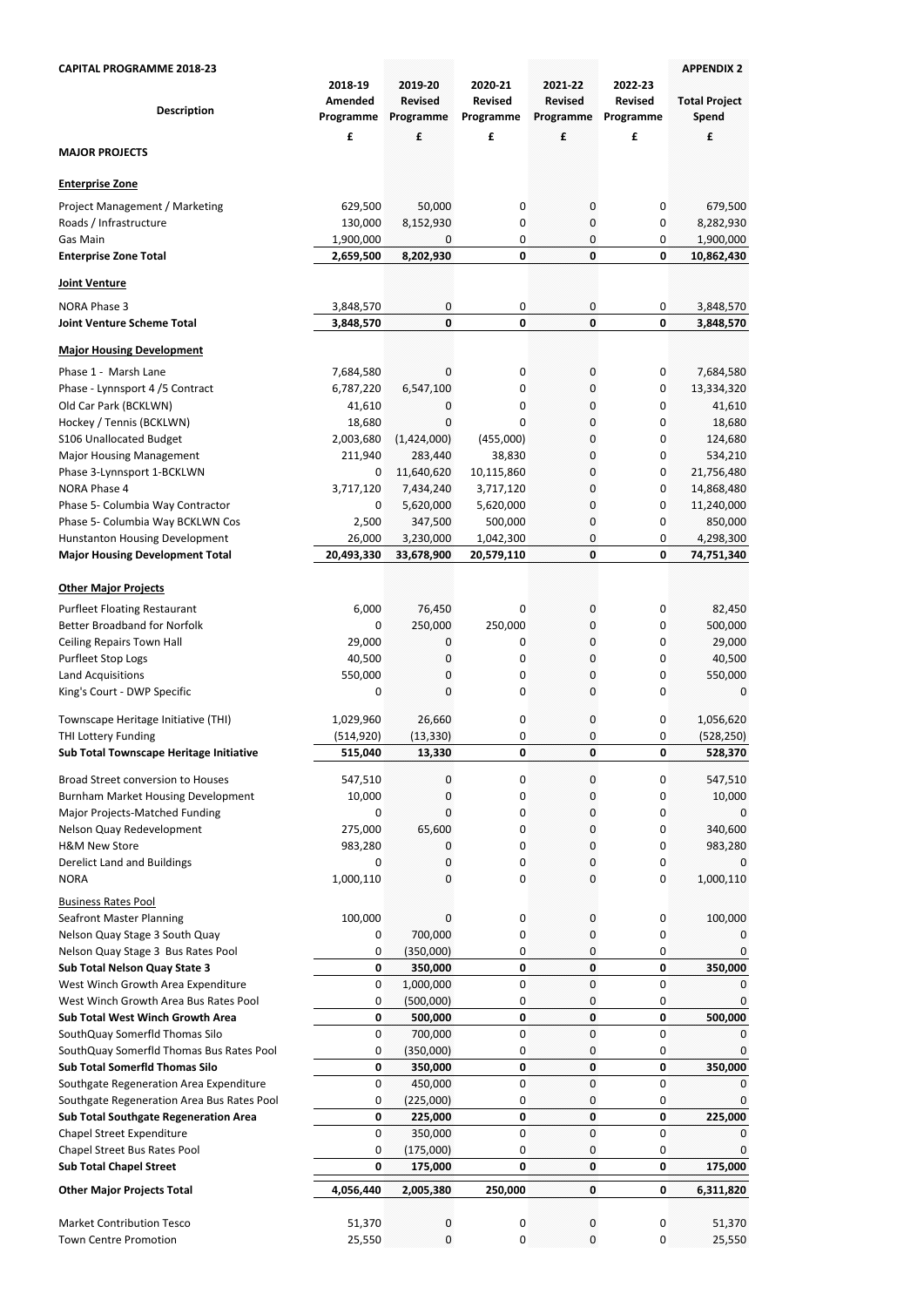| <b>CAPITAL PROGRAMME 2018-23</b>            | 2018-19                   | 2019-20                          | 2020-21                          | 2021-22                          | 2022-23                          | <b>APPENDIX 2</b>                  |
|---------------------------------------------|---------------------------|----------------------------------|----------------------------------|----------------------------------|----------------------------------|------------------------------------|
| <b>Description</b>                          | Amended<br>Programme<br>£ | <b>Revised</b><br>Programme<br>£ | <b>Revised</b><br>Programme<br>£ | <b>Revised</b><br>Programme<br>£ | <b>Revised</b><br>Programme<br>£ | <b>Total Project</b><br>Spend<br>£ |
| <b>S106 SCHEMES Total</b>                   | 76,920                    | $\bf{0}$                         | 0                                | 0                                | 0                                | 76,920                             |
| <b>MAJOR PROJECTS TOTAL</b>                 | 31,134,760                | 43,887,210                       | 20,829,110                       | 0                                | 0                                | 95,851,080                         |
| <b>OPERATIONAL SCHEMES</b>                  |                           |                                  |                                  |                                  |                                  |                                    |
| <b>Central and Community Services</b>       |                           |                                  |                                  |                                  |                                  |                                    |
| <b>Disabled Facilities Grant</b>            | 1,499,800                 | 1,381,800                        | 1,381,800                        | 1,381,800                        | 1,381,800                        | 7,027,000                          |
| <b>Adapt Grant</b>                          | 618,200                   | 618,200                          | 618,200                          | 618,200                          | 618,200                          | 3,091,000                          |
| <b>Careline Grant</b>                       | 25,000                    | 0                                | 0                                | 25,000                           | 25,000                           | 75,000                             |
| Low Level Prevention Fund                   | 125,000                   | 150,000                          | 150,000                          | 125,000                          | 125,000                          | 675,000                            |
| Careline - Replacement Vehicles             | 0                         | 27,660                           | 0                                | 0                                | 0                                | 27,660                             |
| Careline-Replacement Alarm Units            | 100,000                   | 60,000                           | 60,000                           | 60,000                           | 60,000                           | 340,000                            |
| Lily Project                                | 25,000                    | 0                                | 0                                | 0                                | 0                                | 25,000                             |
| ICT Development Programme                   | 486,550                   | 190,000                          | 150,000                          | 150,000                          | 150,000                          | 1,126,550                          |
| Standard Desktop-Refresh                    | 200,000                   | 100,000                          | 70,000                           | 0                                | 0                                | 370,000                            |
| Replacement Storage Area Network            | 129,880                   | 0                                | 0                                | 0                                | 0                                | 129,880                            |
| <b>Central and Community Services Total</b> | 3,209,430                 | 2,527,660                        | 2,430,000                        | 2,360,000                        | 2,360,000                        | 12,887,090                         |
| <b>Commercial Services - Leisure</b>        |                           |                                  |                                  |                                  |                                  |                                    |
| King's Lynn Corn Exchange                   |                           |                                  |                                  |                                  |                                  |                                    |
| Auditorium Works/Decoration                 | 5,000                     | 0                                | 0                                |                                  | 0                                | 5,000                              |
| Repoint Brickwork                           | 0                         | 45,000                           | 0                                | 0                                | 0                                | 45,000                             |
| <b>Refurbishment Toilets</b>                | 0                         | 10,000                           | 0                                | 0                                | 0                                | 10,000                             |
| Replacement House Light                     | 0                         | 0                                | 0                                | 0                                | 0                                | 0                                  |
| <b>Internal Decoration</b>                  | 11,130                    | 0                                | 0                                | 0                                | 10,000                           | 21,130                             |
| <b>Refurbish Seating</b>                    | 10,200                    | 15,000                           | 15,000                           | 15,000                           | 15,000                           | 70,200                             |
| <b>Table and Chairs</b>                     | 0                         | 9,700                            | 0                                | 0                                | 0                                | 9,700                              |
| Pit Lift Brakes Replace                     | 13,520                    | 0                                | 0                                | 0                                | 0                                | 13,520                             |
| Dressing Room + LED Lighting                | 0                         | 0                                | 0                                | 0                                | 0                                | 0                                  |
| <b>Replace Speakers</b>                     | 0                         | 110,000                          | 0                                | 0                                | 0                                | 110,000                            |
| <b>Replace Bar Tills</b>                    | 10,000                    | 0                                | 0                                | 0                                | 0                                | 10,000                             |
| Light Desk & Lights                         | 0                         | 0                                | 40,000                           | 0                                | 0                                | 40,000                             |
| <b>CYC Colour Source Lighting</b>           | 0                         | $\boldsymbol{0}$                 | 12,000                           | 0                                | 0                                | 12,000                             |
| Mobile Elevated Work Platform               | 0                         | 0                                | 0                                | 15,000                           | 0                                | 15,000                             |
| Lynnsport                                   |                           |                                  |                                  |                                  |                                  |                                    |
| Equipment                                   | 0                         | 108,000                          | 0                                | 0                                | 0                                | 108,000                            |
| Replacement Audio System                    | 0                         | 0                                | 0                                | 10,000                           | 0                                | 10,000                             |
| Fire Alarm Upgrade                          | 0                         | 15,000                           | 0                                | 0                                | 0                                | 15,000                             |
| <b>Replacement Flooring</b>                 | 0                         | 0                                | 12,000                           | 0                                | 0                                | 12,000                             |
| Air Conditioning                            | 0                         | 15,000                           | 0                                | 0                                | 0                                | 15,000                             |
| Boilers & Plant                             | 115,000                   | 0                                | 0                                | 0                                | 0                                | 115,000                            |
| Toilets & Changing Room                     | 0                         | 62,480                           | 0                                | 0                                | 0                                | 62,480                             |
| <b>Exterior Side Entrance</b>               | 27,400                    | 0                                | 0                                | 0                                | 0                                | 27,400                             |
| Spin Bikes                                  | 0                         | 17,000                           | 0                                | 0                                | 0                                | 17,000                             |
| <b>Bar Furniture</b>                        | 5,700                     | 0                                | 0                                | 0                                | 0                                | 5,700                              |
| Female Changing Room Sauna                  | 0                         | 10,000                           | 0                                | 0                                | 0                                | 10,000                             |

Replace Sprung Floor  $0 \rightarrow 25,000 \rightarrow 0$   $0 \rightarrow 0$   $0 \rightarrow 25,000$ Fire Doors 12,000 20,000 20,000 0 0 52,000 Toilet (Hock,Tenn,Gym) 0 0 0 0 0 0 Furniture& Bins External 0 20,000 0 0 0 20,000 Catering Equipment 10,000 0 0 10,000 0 10,000 0 10,000 0 10,000 0 10,000 0 10,000 0 10,000 0 10,000 0 10,000 0 10

Downham Leisure Refurbishment Toilets 10,000 0 0 0 0 0 0 0 0 10,000 0 0 10,000 10,000 0 0 10,000 0 0 10,000 0 0 10,000 0 0 10 Replacement Spin Bikes 23,000 0 23,000 0 0 0 0 0 0 0 0 0 0 0 23,000 Replacement Flooring 6,250 0 0 0 0 6,250 0 0 0 6,250 6,250 Fitness Room Flooring 0 20,000 0 0 0 20,000 Hall Dance Studio Reseal 23,000 10,000 10,000 10,000 13,000 0 13,000 13,000 0 33,000 Replacement Media Filter 10,000 0 0 0 0 0 10,000 0 0 10,000 10,000 0 10,000 10,000 0 0 10,000 10,000 0 10,000 10 External Drain & Sump Pum **12,500** 0 0 0 0 0 12,500 0 0 12,500 0 12,500 0 12,500 0 12,500 0 12,500 0 12,500 0 12,500 0 12,500 0 12,500 0 12,500 0 12,500 0 12,500 0 12,500 0 12,500 0 12,500 0 12,500 0 12,500 0 12,500 0 12,5





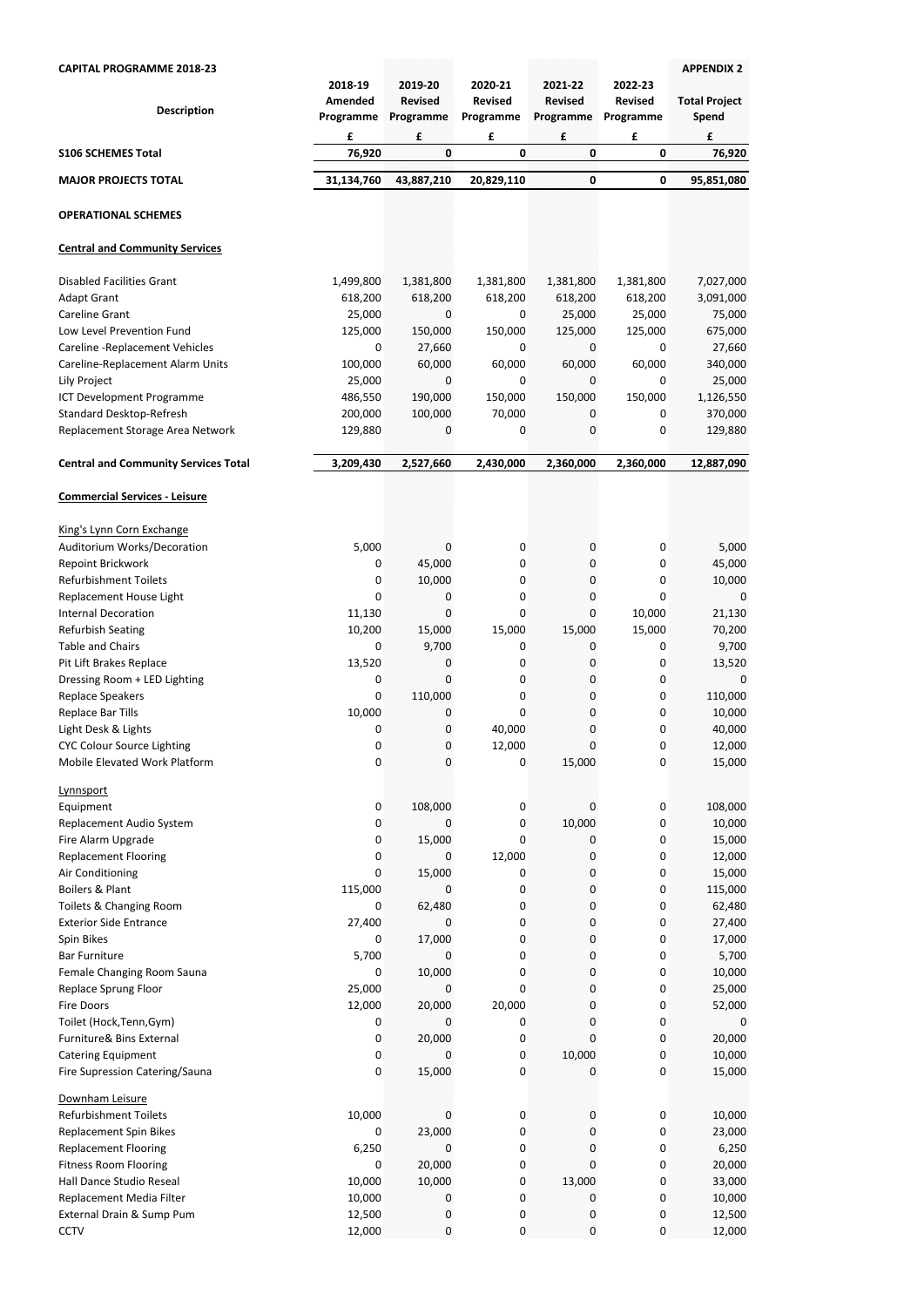| <b>CAPITAL PROGRAMME 2018-23</b>                                    |                                 |                                        |                                        |                                        |                                        | <b>APPENDIX 2</b>             |
|---------------------------------------------------------------------|---------------------------------|----------------------------------------|----------------------------------------|----------------------------------------|----------------------------------------|-------------------------------|
| <b>Description</b>                                                  | 2018-19<br>Amended<br>Programme | 2019-20<br><b>Revised</b><br>Programme | 2020-21<br><b>Revised</b><br>Programme | 2021-22<br><b>Revised</b><br>Programme | 2022-23<br><b>Revised</b><br>Programme | <b>Total Project</b><br>Spend |
|                                                                     | £                               | £                                      | £                                      | $\mathbf f$                            | £                                      | £                             |
| <b>Commercial Services - Leisure Continued</b>                      |                                 |                                        |                                        |                                        |                                        |                               |
| St. James Pool                                                      |                                 |                                        |                                        |                                        |                                        |                               |
| Pool Covers                                                         | 0                               | 11,000                                 | 0                                      | 0                                      | 0                                      | 11,000                        |
| Replacement Floor + Surface                                         | 0                               | 0                                      | 25,000                                 | 0                                      | 0                                      | 25,000                        |
| <b>Fitness Equipment</b>                                            | 0                               | 30,000                                 | 0                                      | 0                                      | 0                                      | 30,000                        |
| Spin Bikes                                                          | 0                               | 20,000                                 | 0                                      | 0                                      | 0                                      | 20,000                        |
| Filter Media Change<br><b>CCTV Upgrade</b>                          | 15,000<br>0                     | 0<br>15,000                            | 0<br>0                                 | 0<br>0                                 | 0<br>0                                 | 15,000<br>15,000              |
| Replacement Plant                                                   | 0                               | 13,000                                 | 0                                      | 0                                      | 0                                      | 13,000                        |
| <b>Oasis</b>                                                        |                                 |                                        |                                        |                                        |                                        |                               |
| Replacement Fitness Equipment                                       | 0                               | 55,000                                 | 0                                      | 0                                      | 0                                      | 55,000                        |
| Plant Room Refurbishment                                            | 0                               | 18,000                                 | 0                                      | 0                                      | 0                                      | 18,000                        |
| Air Hand Unit/Lights                                                | 0                               | 5,000                                  | 0                                      | 0                                      | 0                                      | 5,000                         |
| <b>Changing Area</b>                                                | 0                               | 31,730                                 | 0                                      | 0                                      | 0                                      | 31,730                        |
| <b>Bowl Carpet + Underlay</b>                                       | 0                               | 15,000                                 | 0                                      | 0                                      | 0                                      | 15,000                        |
| <b>Fire Doors</b>                                                   | 0                               | 15,000                                 | 0                                      | 0                                      | 0                                      | 15,000                        |
| <b>Filter Media</b>                                                 | 12,000                          | 0                                      | 0                                      | 0                                      | 0                                      | 12,000                        |
| <b>Commercial Services - Leisure Total</b>                          | 322,700                         | 753,910                                | 124,000                                | 63,000                                 | 25,000                                 | 1,288,610                     |
| <b>Commercial Services</b>                                          |                                 |                                        |                                        |                                        |                                        |                               |
| <b>Arts Centre Complex</b>                                          | 230,000                         | $\mathbf{0}$                           | 0                                      | $\mathbf 0$                            | 0                                      | 230,000                       |
| Resort - Beach Safety Signage                                       | 15,000                          | 0                                      | 0                                      | 0                                      | 0                                      | 15,000                        |
| Resort - Skate Ramps & Fencing                                      | 0                               | 28,000                                 | 0                                      | 0                                      | 0                                      | 28,000                        |
| Resorts - Visitor Digital Sign                                      | 50,000                          | 0                                      | 0                                      | 0                                      | 0                                      | 50,000                        |
| Replacement Play Area Equipment                                     | 0                               | 20,000                                 | 20,000                                 | 20,000                                 | 20,000                                 | 80,000                        |
| Parking/Gladstne Server Upgrade                                     | 13,380                          | 0                                      | 0                                      | 0                                      | 0                                      | 13,380                        |
| Christmas Lights Replacement                                        | 15,000                          | 180,000                                | 0                                      | 0                                      | 0                                      | 195,000                       |
| Southgates HLF Scheme Expenditure                                   | 24,130                          | 0                                      | 0                                      | 0                                      | 0                                      | 24,130                        |
| Southgates HLF Scheme Lottery Grant                                 | (21, 310)                       | 0                                      |                                        |                                        |                                        | (21, 310)                     |
| Southgates HLF Scheme Income                                        | (2, 130)                        | 0                                      |                                        |                                        |                                        | (2, 130)                      |
| <b>Sub Total Southgates HLF Scheme</b>                              | 690                             | $\mathbf{0}$                           | 0                                      | $\mathbf{0}$                           | 0                                      | 690                           |
| <b>Flood Prevention Measures</b>                                    | 21,000                          | $\mathbf{0}$                           | 0                                      | $\mathbf 0$                            | 0                                      | 21,000                        |
| <b>Car Parks</b>                                                    |                                 |                                        |                                        |                                        |                                        |                               |
| Resurfacing<br>P&D Machine Replace                                  | 0<br>7,000                      | 441,800<br>0                           | 0<br>240,000                           | 0<br>0                                 | 0<br>0                                 | 441,800<br>247,000            |
| <b>Electronic Handhelds</b>                                         | 5,700                           | O                                      | 0                                      | 0                                      | 0                                      | 5,700                         |
| Multi Storey Barrier Ticket Mach                                    | 150,000                         | 0                                      | 0                                      | 0                                      | 0                                      | 150,000                       |
| Multi Storey Lighting + Controls                                    | 28,000                          | 172,000                                | 0                                      | 0                                      | 0                                      | 200,000                       |
|                                                                     |                                 |                                        |                                        |                                        |                                        |                               |
| Mintlyn Crem - Extend Car Park<br><b>Estate Roads - Resurfacing</b> | 35,790<br>20,500                | 0<br>10,000                            | 0<br>0                                 | 0<br>0                                 | 0<br>0                                 | 35,790<br>30,500              |
| Council Facilities - Health&Sa                                      | 60,000                          | 0                                      | 0                                      | 0                                      | 0                                      | 60,000                        |
| STW Refurb/Connect Pub Sewer                                        | 56,500                          | 0                                      | 0                                      | 0                                      | 0                                      | 56,500                        |
| <b>Princess Theatre</b>                                             | 5,000                           | 0                                      | 0                                      | 0                                      | 0                                      | 5,000                         |
| Fairstead CC - Floor Replace                                        | 10,000                          | 0                                      | 0                                      | 0                                      | 0                                      | 10,000                        |
| Re:Fit Project                                                      | 70,000                          | 0                                      | 0                                      | 0                                      | 0                                      | 70,000                        |
| Kings Court Fire Compartmentation                                   | 33,600                          | 0                                      | 0                                      | 0                                      | 0                                      | 33,600                        |
| <b>Gayton Road Cemetary Extension</b>                               | 10,000                          | 140,000                                | 0                                      | 0                                      | 0                                      | 150,000                       |
| <b>Grounds Maintenance Vehicles</b>                                 | 201,820                         | 161,180                                | 23,790                                 | 0                                      | 0                                      | 386,790                       |
| Grounds Maintenance Equipment<br><b>Public Cleansing Vehicles</b>   | 21,640<br>233,840               | 16,500<br>812,100                      | 26,790<br>10,960                       | 0<br>144,800                           | 0<br>18,300                            | 64,930<br>1,220,000           |
| Off Street Car Parks- Vehicles                                      | 0                               | 60,000                                 | 0                                      | 0                                      | 0                                      | 60,000                        |
| <b>Emerg Planning - Replace Radios</b>                              | 0                               | 0                                      | 0                                      | 30,000                                 | 0                                      | 30,000                        |
| <b>CCTV</b>                                                         |                                 |                                        |                                        |                                        |                                        |                               |
| Control Room Upgrade                                                | 51,390                          | $\mathbf{0}$                           | 0                                      | 250,000                                | 0                                      | 301,390                       |
| Kettlewell Gardens                                                  | 30,000                          | 0                                      | 0                                      | $\bf{0}$                               | 0                                      | 30,000                        |
| <b>Wardles Chase</b>                                                | 13,040                          | 0                                      | 0                                      | 0                                      | 0                                      | 13,040                        |
| Multistorey                                                         | 53,540                          | 0                                      | 0                                      | 0                                      | 0                                      | 53,540                        |
| Depot                                                               | 8,410                           | 0                                      | 0                                      | 0                                      | 0                                      | 8,410                         |
| Crem                                                                | 40,690                          | $\mathbf 0$                            | 0                                      | 0                                      | 0                                      | 40,690                        |